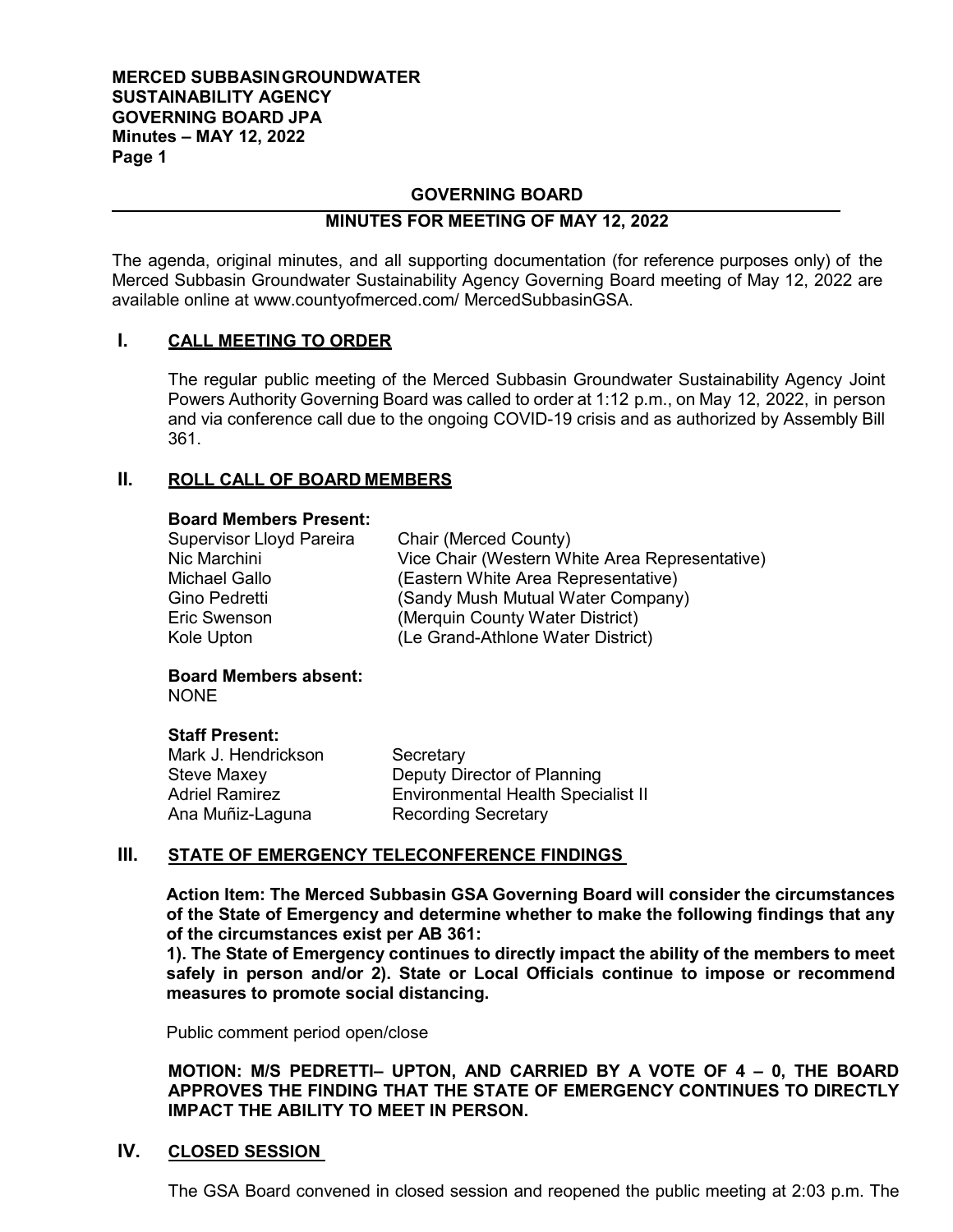**MERCED SUBBASINGROUNDWATER SUSTAINABILITY AGENCY GOVERNING BOARD JPA Minutes – MAY 12, 2022 Page 2**

GSA Board announced that staff was given direction during closed session.

### **V. PUBLIC COMMENT PERIOD**

Public comment period opened/closed.

### **VI. APPROVAL OF MINUTES**

Action to approve the meeting minutes from the Governing Board meeting on April 14, 2022.

Board-member Swenson recommended a correction to page 4 of the minutes, to reflect that the GSA Board voted for Option 1 of the Land Repurposing options presented.

**MOTION: M/S SWENSON – GALLO, AND CARRIED BY A VOTE OF 6 – 0, THE BOARD APPROVES THE MINUTES FROM THE APRIL 14, 2022 MEETING WITH BOARD-MEMBER SWENSON'S AMENDED EDITS.**

### **VII. LAND REPURPOSING PROGRAM DEVELOPMENT**

### **Discussion and potential direction on land repurposing program timeline and elements.**

Mr. Chris Hepner, consultant for EKI Environment and Water, Inc., provided presentation and update along with Staff-member, Mr. Adriel Ramirez.

Discussion was had among the Board.

Public comment period opened.

Mr. Brad Samuelson asked about minimum terms of contract regarding the Prop 218. Mr. Greg Young, consultant for Zanjero, Inc., replied that contracts will be entered either as a 3, 4 or 5-year contract depending on the year entered into it.

Chairman Pareira asked how the GSA can troubleshoot having low participation in year one for those that believe that if that happens, year two will increase pricing.

Board-member Swenson suggested publishing a table for targeted acre-foot savings for each year.

Mr. Young stated that a scoring criterion could be structured to incentivize offerings and would be made publicly available once the GSA decides on the process of it.

Ms. Susan Walsh asked if allowing solar panels would eventually change the land's zoning designation or even change the County's General Plan on agricultural land.

Mr. Mark Hendrickson responded that there is a path for zoning and CEQA requirements and there have been many large solar projects that have been successfully permitted in the past consistent with agricultural land requirements.

Chairman Pareira asked staff to provide a draft version of the scoring criteria for the Board's review.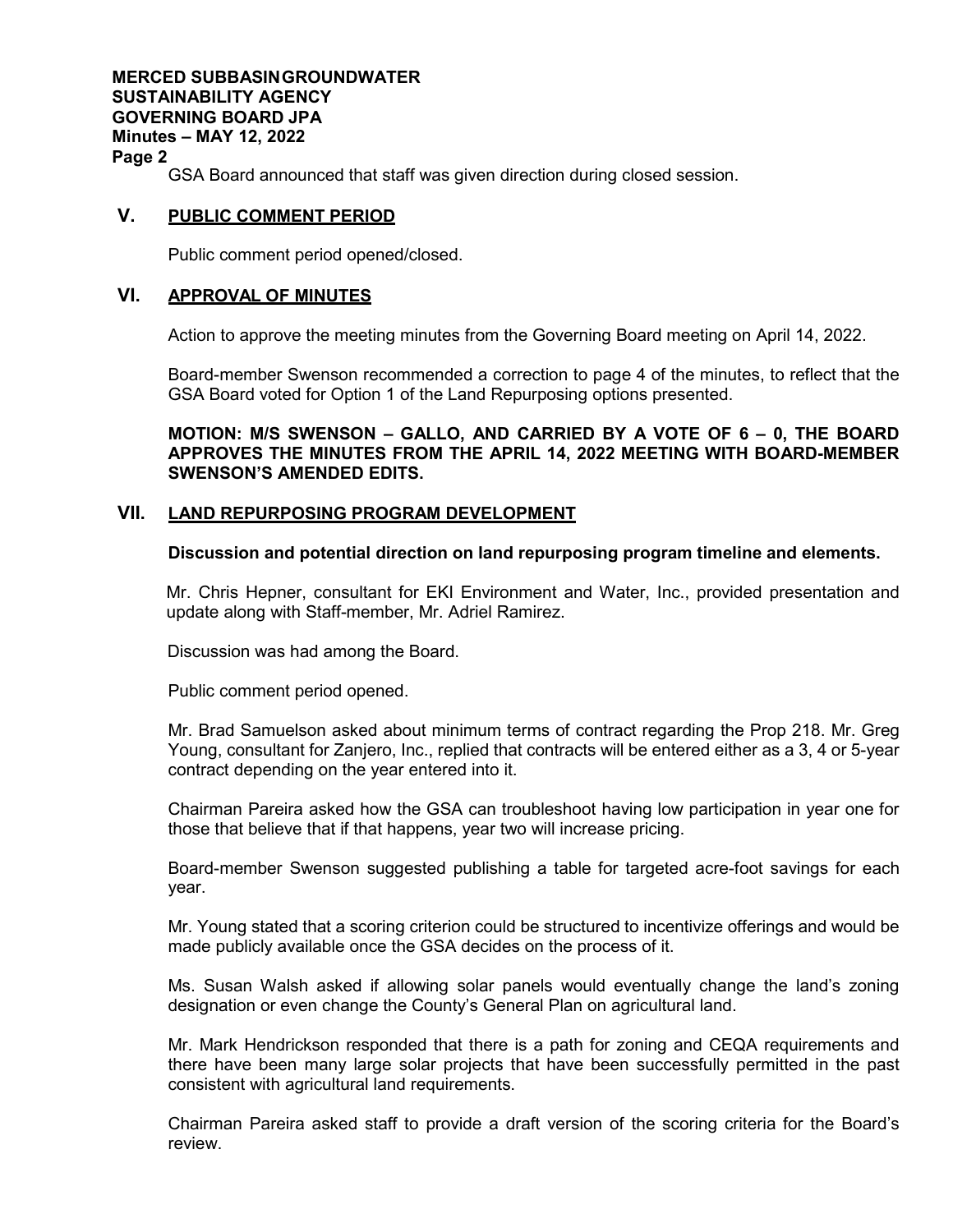#### **VIII. PROPOSITION 218 ENGINEER'S REPORT**

**Action to approve the Engineer's Report from Zanjero on the Merced Subbasin GSA's Proposition 218 fee for Phase 1 of SGMA implementation. Additional action to set public hearing for July 19, 2022 and mail notices to landowners.** 

Mr. Adriel Ramirez and Mr. Young provided presentation and updated on the Engineer's Report. Mr. Young informed that a public hearing will be held on July 19, 2022 at 6:00pm in the Merced County Board Room to determine if affected landowners achieved a majority protest.

Board-member Gallo asked about the legal process moving forward with the Prop. 218.

Ms. Jeanne Zolezzi stated that if at the protest hearing, more than a majority of the parcels protest, the GSA would not be able to proceed with the Prop. 218 and would need to figure out a different funding mechanism.

Board-member Swenson recommended a domestic well mitigation program be included in the revised GSP as a response to the Department of Water Resources (DWR)'s request to modify and resubmit the GSP. He also suggested adding a not-to-exceed \$600,000 to the total collected funds over the duration of 218 collection process to fund the domestic well mitigation program and that the board would vote year to year on the funds needed for the program.

Public comment period opened.

Ms. Walsh asked if the protesters to the Prop. 218 need to appear in person apart from having to submit their protest in writing.

Vice-Chairman Marchini stated that they do not have to appear in person.

Mr. Samuelson stated that the Chowchilla Subbasin GSA's are working towards an MOU for domestic well mitigation program funding and used the Madera County prop 218 rate study as a basis.

Mr. Samuelson commented that if using County Tax info, people may come in with issues regarding irrigated and non-irrigated records.

Public comment period closed.

**MOTION: M/S PEDRETTI– GALLO, AND CARRIED BY A VOTE OF 6 – 0, THE BOARD AGREES TO APPROVE AND ACCEPT THE ENGINEER'S REPORT WITH AN AMENDMENT TO ADD A NOT TO EXCEED AMOUNT OF \$800,000 TO THE LIFE OF THE PROGRAM FOR THE NEXT FOUR YEARS TO FUND A DOMESTIC WELL MITIGATION PROGRAM IN ADDITION TO THE PROPOSED BUDGET.** 

**MOTION: M/S PEDRETTI– GALLO, AND CARRIED BY A VOTE OF 6 – 0, THE BOARD AGREES TO SET A PUBLIC HEARING FOR JULY 19, 2022 FOR DISCUSSION ON THE PROPOSED CHARGES.** 

**MOTION: M/S PEDRETTI– GALLO, AND CARRIED BY A VOTE OF 6 – 0, THE BOARD AGREES TO AUTHORIZE A PROPOSITION 218 EFFORT TO MAIL NOTICES TO**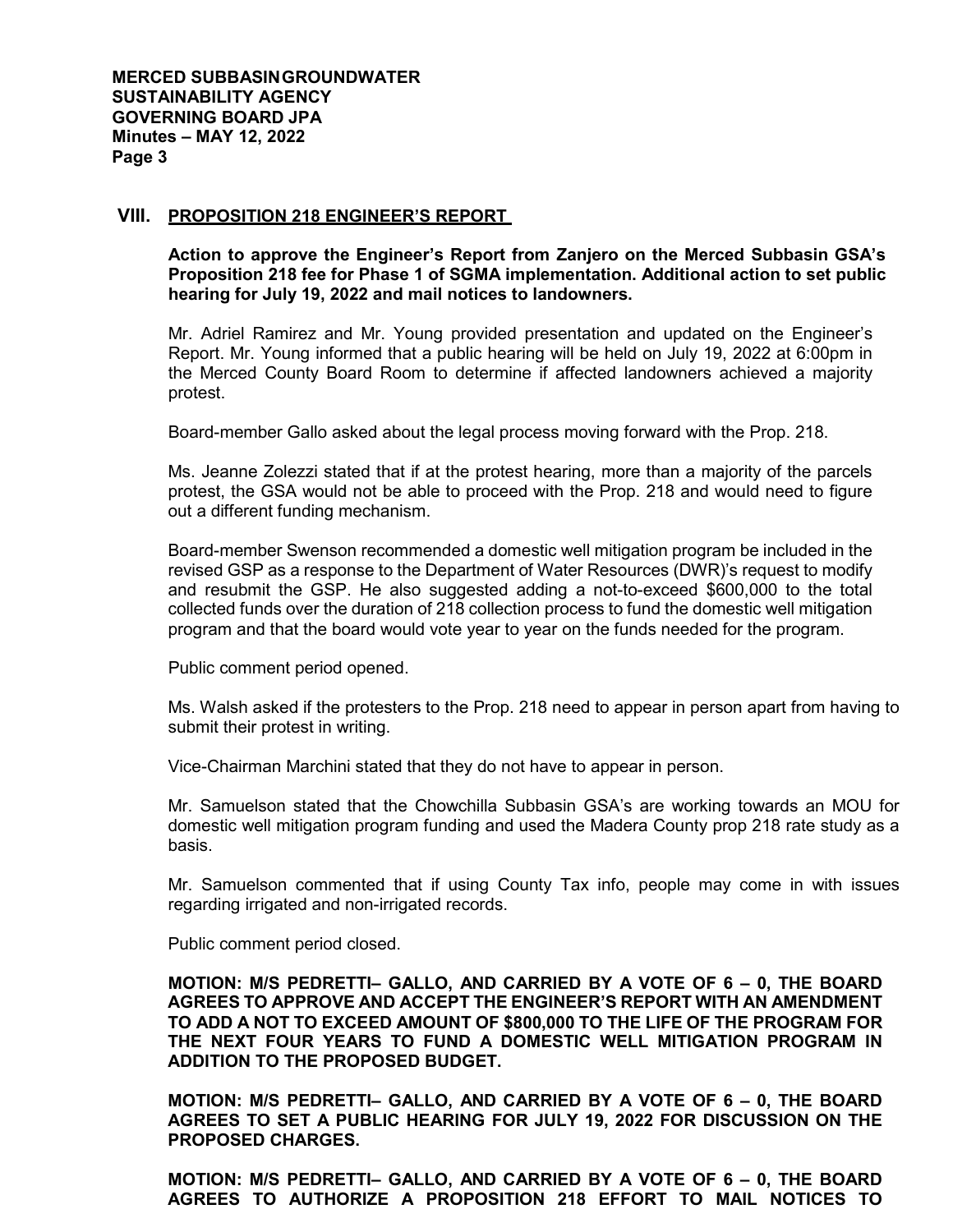## **MERCED SUBBASINGROUNDWATER SUSTAINABILITY AGENCY GOVERNING BOARD JPA Minutes – MAY 12, 2022**

**Page 4**

**LANDOWNERS SUBJECT TO THE ASSESSMENT INFORMING THEM OF THE PROPOSED CHARGES, AND INSTRUCTIONS FOR PROTEST.**

**MOTION: M/S SWENSON– PAREIRA, AND CARRIED BY A VOTE OF 6 – 0, THE BOARD DIRECTS STAFF TO PREPARE A DRAFT POLICY FOR AN APPEAL PROCESS FOR BOARD CONSIDERATION REGARDING OPPORTUNITIES TO REDUCE THE APPLICABLE IRRIGATED ACRES USED TO DETERMINE THE ANNUAL CHARGES.** 

### **IX. FINANCIAL AUDIT REPORT**

**Informational item regarding the financial audit report from Brown Armstrong Accountancy Corporation for fiscal year 2020-2021.** 

Mr. Ramirez provided update.

Public comment period opened/closed.

## **X. PARCEL BASED WATER BUDGETS**

**Presentation on parcel based water budgets by Greg Young with Zanjero and potential direction on bringing forth a contract with Zanjero to provide parcel based water budgets to MSGSA growers.** 

Mr. Ramirez and Mr. Young provided presentation and overview.

Mr. Young stepped out during GSA discussion to avoid conflict of interest.

Discussion was had among the GSA Board and Staff.

Board-member Pedretti suggested having a fee breakdown provided from Zanjero at a later meeting.

Board-member Swenson proposed obtaining proposals from other consultants for comparison such as EKI and UC Extension.

Public comment period opened

Mr. Samuelson stated that Prop 218 provides funding for 2 years of ramp up before the grower's true allocation and added that most growers probably will not request this.

Ms. Lindsay Hofsteen commented that a workshop to understand how APN's would be affected for growers would be helpful and UC Extension would seem like a good fit.

Public comment period closed.

## **XI. STAFF REPORT**

Mr. Ramirez updated on submittal of the Long Term Multi Benefit Repurposing Grant application and reported on workshops for Phase 1 implementation. He updated on well permitting and the process of consistency determination in which Zanjero will help staff under the County's current contract.